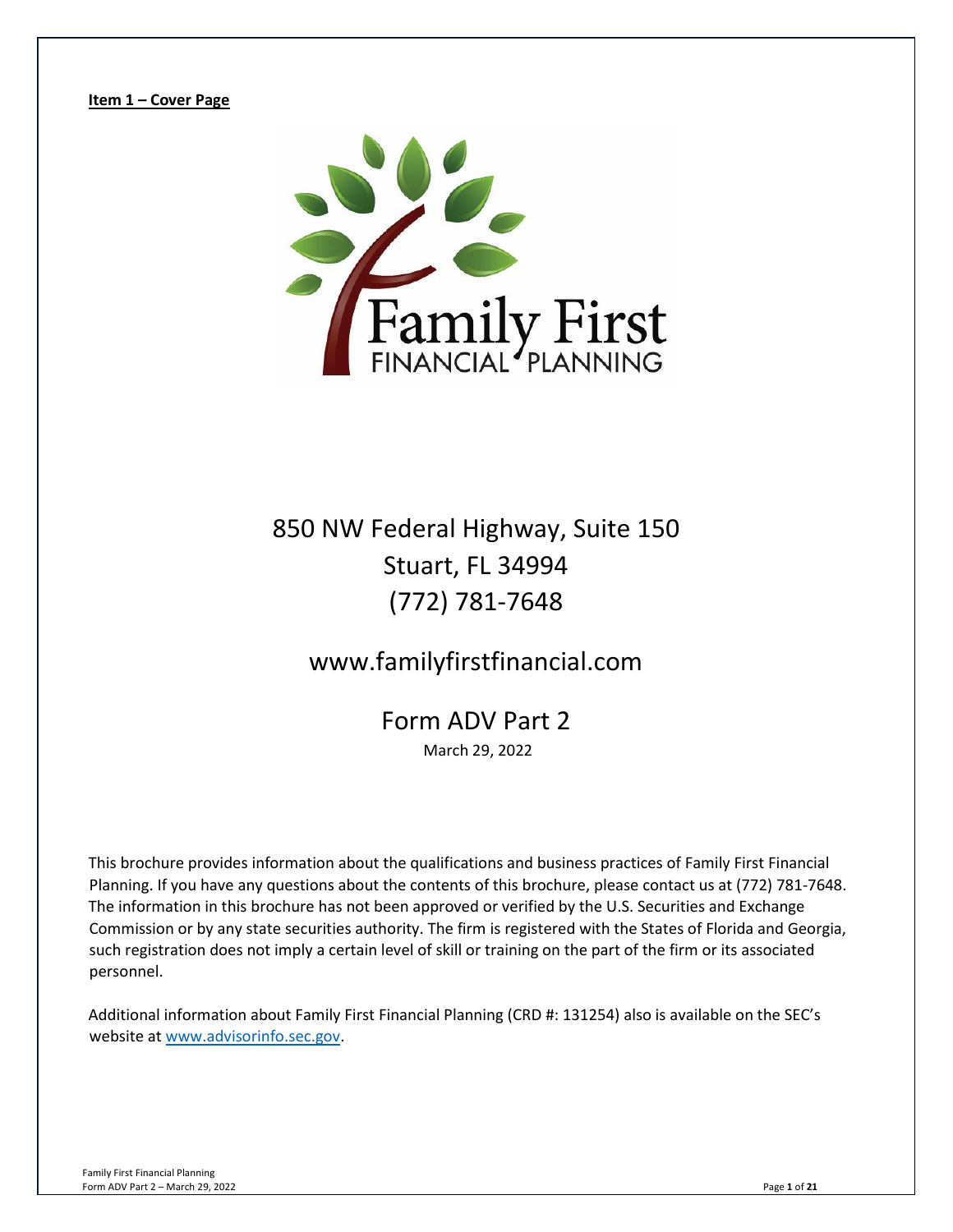## <span id="page-1-0"></span>**Item 2 - Material Changes**

There have been material changes to the Form ADV Part 2 Brochure since the last annual updating amendment filed March 31, 2021.

The firm's primary phone number has been changed to 772 781 7648. The prior phone number continues to operate and reaches the principal of the firm directly.

As with all firm documents, clients and prospective clients are encouraged to review this brochure in its entirety and are encouraged to ask questions at any time prior to or throughout the engagement.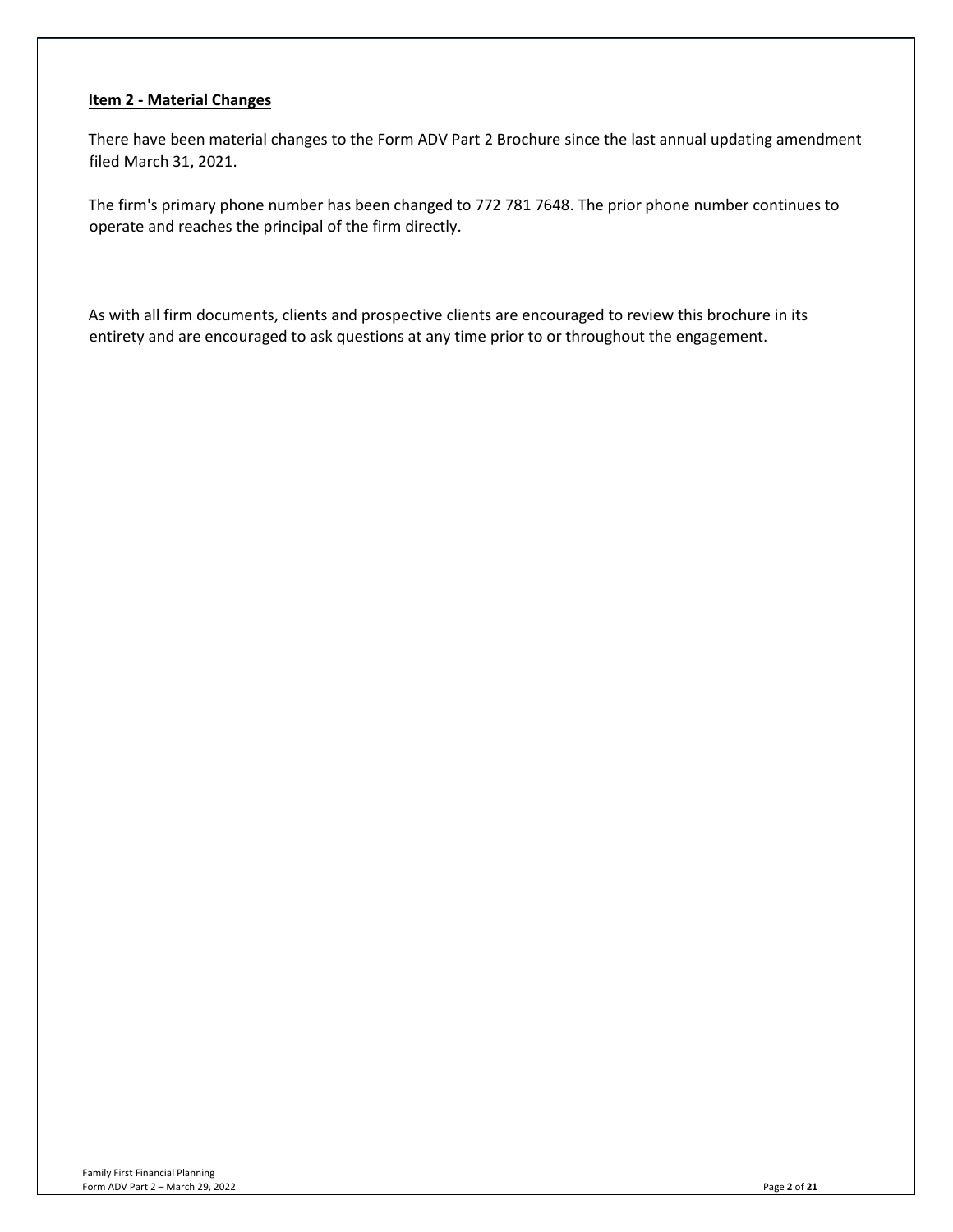## <span id="page-2-0"></span>**Item 3 - Table of Contents**

Important Note: Throughout this document, Family First Financial Planning may be referred to by the following terms: "the firm," "we," "us," or "our." The client or prospective client may also be referred to as: "you," "your," etc.

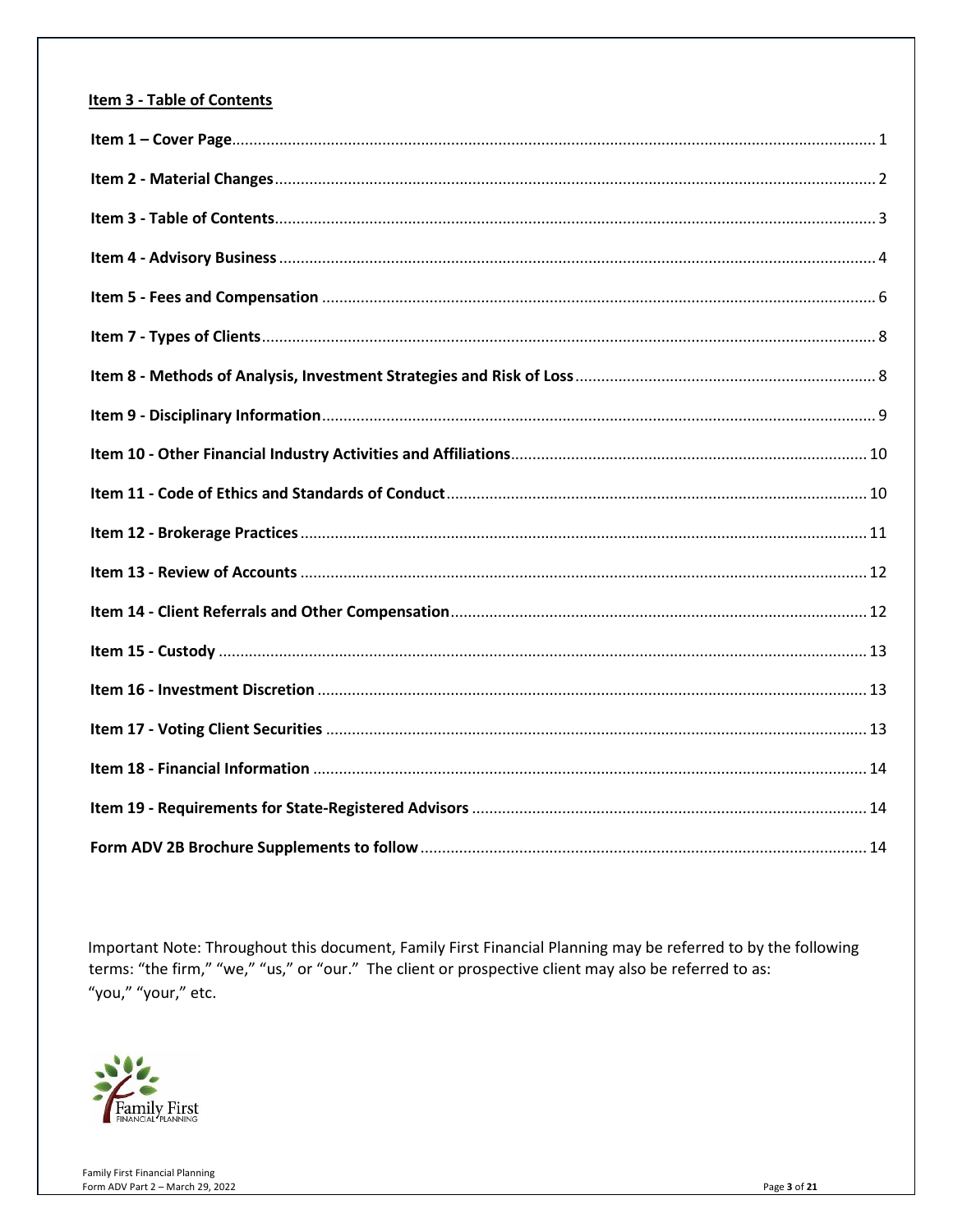## <span id="page-3-0"></span>**Item 4 - Advisory Business**

## **About Our Firm**

Leslie Ellen Trowbridge, formerly Leslie Trowbridge Corcoran, maintains a Florida-based sole proprietorship investment advisory firm formed in 1998 and doing business as Family First Financial Planning.

## **Our Services**

## **Initial Meeting**

If you are a prospective client, we will provide a 30-minute complimentary interview by telephone, video conference, or in person that is conducted by a qualified representative of our firm to determine the scope of services to be provided. At this meeting, you can "get acquainted" with a financial planner that will be working with you and to learn about our firm's services. No specific recommendations or advice will be provided at this meeting. This meeting is for you and the firm to become acquainted only.

At the end of the thirty minutes, if you decide to move forward and engage our firm for its services, we must enter into a written engagement agreement.

## **Financial Planning Services**

Advice may be provided to you on such subjects as cash flow analysis, retirement capital needs, education funding, risk management, tax strategies and estate planning, or other specific needs as you may request. Our financial planning services may be broad-based or more narrowly focused as you desire.

Additionally, we offer services that involve providing information on the types of investment vehicles available; investment analysis and strategies, asset selection, as well as assisting you in establishing your own investment account at a selected broker/dealer or custodian of your choice. Your risk tolerance – which is your ability to live comfortably with risk in association with investing - will be considered in the recommendations. We recommend both active and passive investment strategies deemed appropriate for the individual investor.

Note that when these services focus only on certain areas of your interest or need, your overall financial situation or needs may not be fully addressed due to limitations you may have established.

Our services are offered in two formats, a Limited Services Engagement, and an As Needed Services Engagement. With a Limited Services Engagement, we will agree on the services to be provided and the engagement will terminate upon delivery of the analysis and/or recommendation. With an As Needed Services Engagement, we will perform services on an "as needed" basis as requested by the client and agreed in writing. This type of engagement terminates in accordance with the terms in the Client Engagement Agreement.

We ask clients to furnish certain records and documents for our review, which may include:

- Prior years' tax returns
- Brokerage account statements
- Trust account statements
- Retirement plan account statements
- Loan documents
- Credit card statements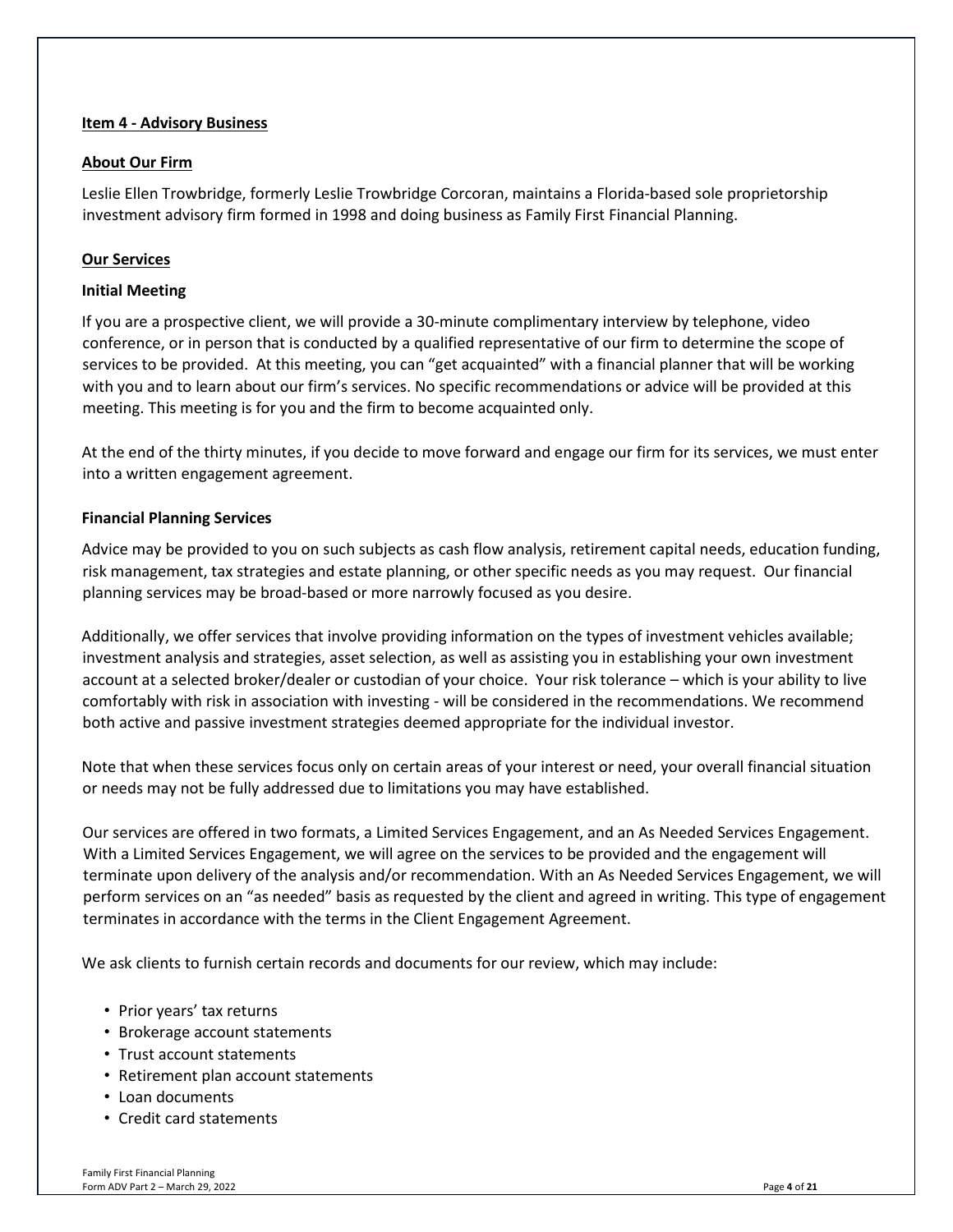- Paycheck stubs
- Mutual fund account statements
- Employee benefits booklet
- Legal documents (wills, trusts, decrees, etc.)
- Insurance
- Other pertinent documents

It is important that the information or financial statements you provide are accurate. You agree that we will have no responsibility to verify the accuracy or completeness of any statement, document, fact, or information provided to us by you or your representatives. We are expressly authorized to rely on such information in the provision of the requested services. Once we have received these documents, we will review them and make recommendations based on your current situation, expectations, objectives, and time horizon.

Following our review, we will prepare analyses of your current financial situation and possible future scenarios, when appropriate. We will then present our analysis and/or recommendations, which may include a written or oral summary of the significant observations, assumptions, and recommendations in each area we were engaged to provide advice.

Clients have the sole authority to accept or reject any recommendation or advice from us at any time. The recommendations are based upon the professional judgement of the firm's representative. We do not guarantee the results of our recommendations.

The firm does not provide ongoing investment supervisory services or portfolio management services. The firm does not actively manage, monitor, or review client account(s). The firm will not have discretion with respect to your assets or account(s).

Implementation: We will not implement the recommendations that we provide to you. However, if you need assistance with implementing the investment recommendations that we provide to you, you will complete a Service Schedule for Investment Implementation Services to be included with your Client Engagement Agreement. When Investment Implementation Services are engaged, a client may provide, but *is not required to provide*, limited trading authorization or limited agent status for client investment accounts so that the planner will be able to review client accounts through planner's own online access or statement copies and assist in making any trades or transactions for the client as allowed by the custodian of the account. Any transaction would require the prior written or verbal approval of the client before execution. The firm does not provide discretionary trading for clients. We do not guarantee that we will be available to execute transactions for clients, we are here to assist only, as a convenience to you. Primary responsibility for all transactions resides with the client who can contact their custodian directly.

Monitoring and Updating Financial Planning: We will not monitor or update on an ongoing basis the analysis and recommendations that we provide to you. However, updates may be requested as part of an As Needed Services engagement. It will be your responsibility to promptly notify us if there is any change in your financial situation or investment objectives for the purpose of our reviewing or revising previous recommendations and/or services.

## **Workshop Presentations**

We may also provide educational workshops in person or via webinar on an "as announced" basis for groups desiring general advice on investments and personal finance. Topics may include issues related to wealth management, financial planning, retirement strategies, or various other economic and investment topics.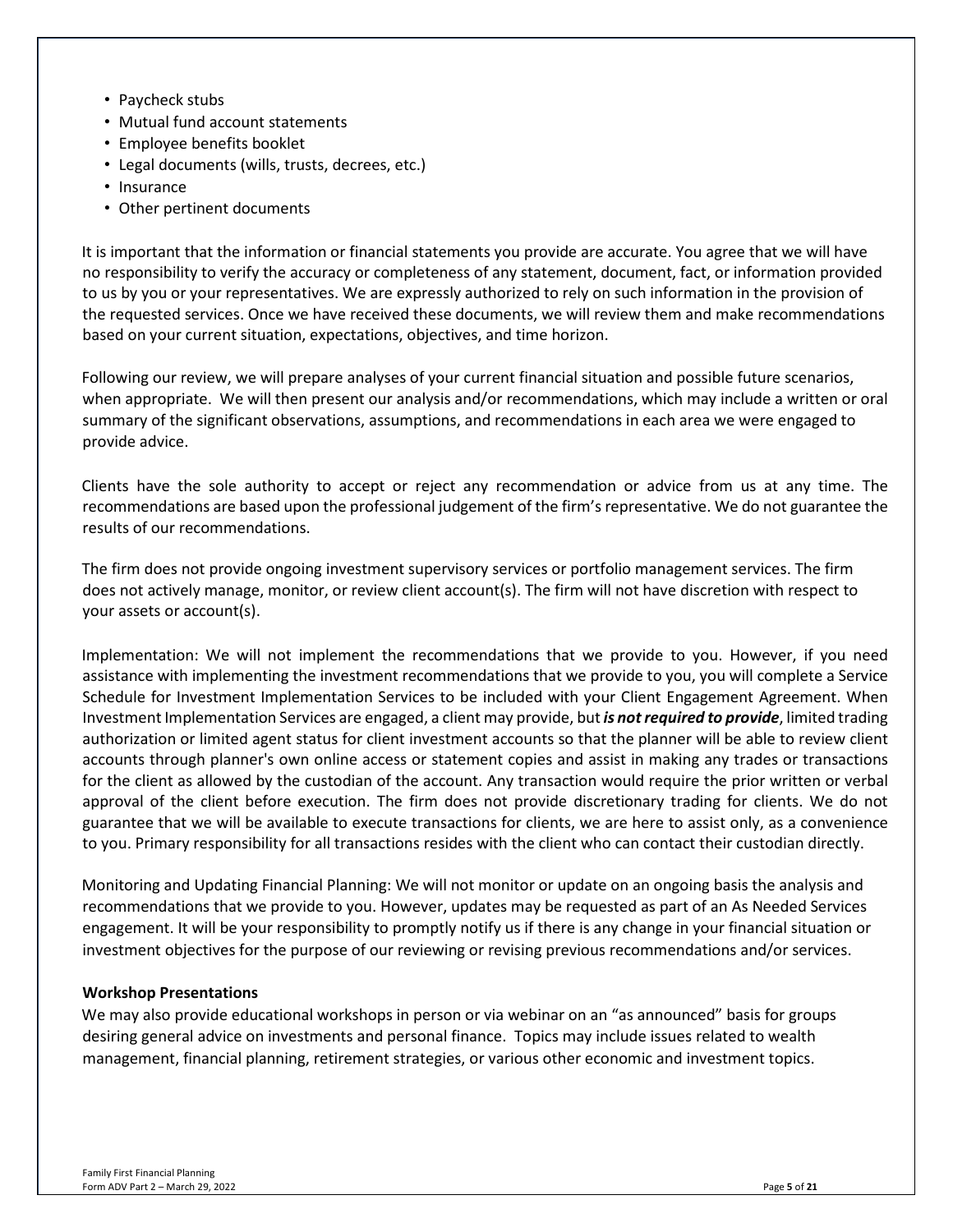Our workshops are educational in nature and do not involve the sale of any investment products. Information presented will not be based on any one person's need, nor do we provide individualized investment advice to workshop attendees during these general sessions.

# **General Information**

We do not provide legal or accounting services. With your consent, we may work with your attorney or accountant to assist with the coordination and implementation of accepted strategies. You should be aware that these advisors may bill you separately for services and these fees will be in addition to those of our firm.

Except as may otherwise be provided by law, our firm will not be liable to the client, heirs, or assignees for any loss an account may suffer by reason of an investment decision made or other action taken or omitted in good faith by our firm with that degree of care, skill, prudence and diligence under the circumstances that a prudent person acting in a fiduciary capacity would use; any loss arising from our adherence to your direction or that of your legal agent; or any act or failure to act by a service provider maintaining an account.

Notwithstanding the preceding statement, nothing within our client agreement is intended to diminish in any way our fiduciary obligation to act in your best interest or in any way limit or waive your rights under federal or state securities laws or the rules pursuant those laws.

# <span id="page-5-0"></span>**Item 5 - Fees and Compensation**<sup>[1](#page-5-1)</sup>

For all new clients, the first 30-minute introductory session is complimentary.

## **Fixed Fee**

We offer our financial planning services on a fixed fee basis. The fixed rate will generally be based upon our current hourly billing rate of \$300 per hour multiplied by the estimated total number of hours required to complete the project. This fixed fee may be shown as a range of hours with a low and high end noted. Services to be provided and the anticipated fixed fee range will be detailed in the written service agreement.

We may require a deposit for fixed fee engagements in the amount of the lesser of \$500 or one-half of the low-end range fixed fee. The remaining fees due are payable immediately upon our presentation of the plan or advice to you. For projects extending beyond one month, clients may receive interim invoices monthly for services completed with the balance of fees payable immediately upon our presentation of the plan or advice to you.

# **Hourly Fee**

We, also, offer our services on an hourly basis. Our current fee for clients is \$300 per hour and will be billed for the actual time spent by our firm; assessed in 15-minute increments, and a partial increment will be treated as a whole. For limited service engagements, fees are due and payable immediately upon our presentation of the delivery of the analysis and recommendation(s) to you. An hourly engagement lasting more than one month may be billed monthly. Your invoice will include the fee, the formula used to calculate the fee, the period covered by the fee, and the specific tasks performed to earn the fee.

<span id="page-5-1"></span> $1$  We reserve the right (but are not obligated) to assess a lower fee to pre-existing clients that have engaged the firm prior to the date of this brochure as well as for those services provided to firm associates and related persons' accounts. Fees are negotiable at the discretion of our firm principal and comparable services may be provided elsewhere for a lower fee.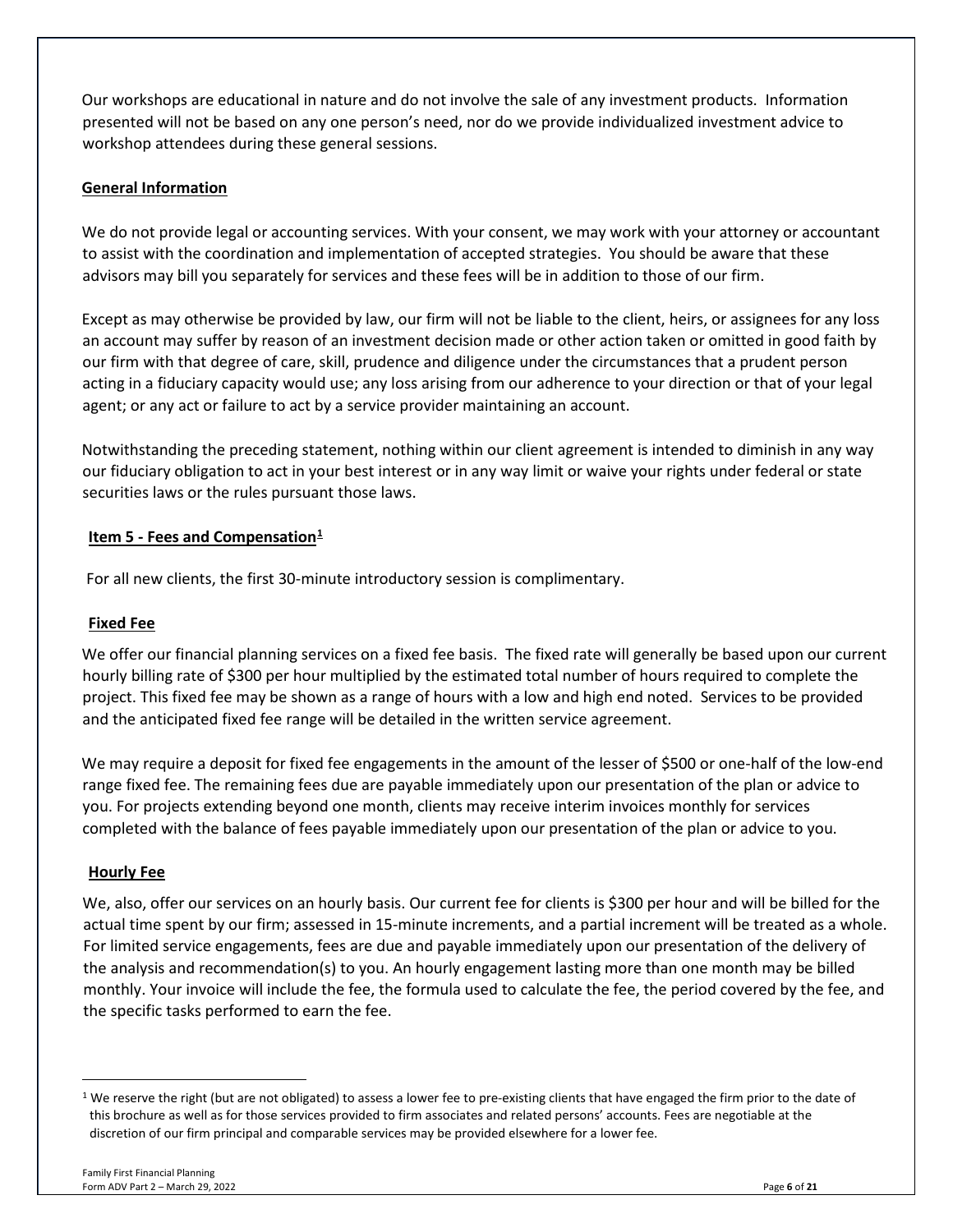## **Workshops**

Our workshop engagements are generally pro bono in nature. In the event there is a charge for a workshop, it is anticipated to be paid by an engagement sponsor, such as an employer or association. Fees for these events are typically a flat-rate amount based on the firm's hourly fee and/or cost of workshop materials and would be negotiated with the sponsor in advance of the presentation.

## **Potential Additional Fees**

Specific product recommendations made by our firm usually involve "no-load" (i.e., no commission) products, if available, or low-load products. In some cases, such as with insurance or actively managed mutual funds, there may not be a suitable selection of no-load products available for recommendation, however, neither our firm nor our associates will be paid a commission on your purchase.

Any transactional or custodial fees assessed by a selected service provider, individual retirement account fees, or qualified retirement plan account termination fees are borne by you as noted in the current, separate fee schedule of the selected provider. Fees paid to our firm for our services are separate from any charges you may pay for stocks, mutual funds, exchange-traded funds (ETFs) or other investments of this type. We do not receive "trailer" or SEC Rule 12b-1 fees from any investment company.

Fees charged by these issuers are detailed in their prospectuses or product descriptions and you are encouraged to read these documents before investing. Our firm and associates receive none of these described or similar fees or charges.

## **Termination of Services**

Either party may terminate the engagement at any time by communicating the intent to terminate in writing. If the client verbally notifies the firm of their intent to terminate and, if in two business days following this notification, the firm does not receive the written termination notice, the firm will make written notice of said termination in its records and will send its own termination notice to the client in substitute. Any termination shall not, in any case, affect client's obligation to pay the firm's fees for services rendered.

Upon receipt of a termination notice, the firm will cease all activities. The client will be refunded any unearned prepaid fees within thirty days of the notice of termination. The firm will not be obligated to recommend any action or deliver an analysis, recommendation, financial plan (or partial financial plan) to the client.

Upon receipt of a termination notice, where an Agreement includes an Investment Implementation Services Schedule, the termination will not affect or prevent the consummation of any transaction initiated prior to the effectiveness of such termination. Upon receipt of the notice of termination, the firm shall not initiate any transactions and is under no obligation to recommend any action regarding securities or other investments. The firm will inform the client's qualified custodian and/or other third-party service providers that the relationship between parties has been terminated where the firm has been granted limited access, agent, or trading authority. Client agrees to hold the firm harmless from liabilities, fees, and expenses (including attorneys) in connection therewith.

## **Item 6 - Performance-Based Fees and Side-By-Side Management**

We do not charge performance-based fees or engage in side-by-side management.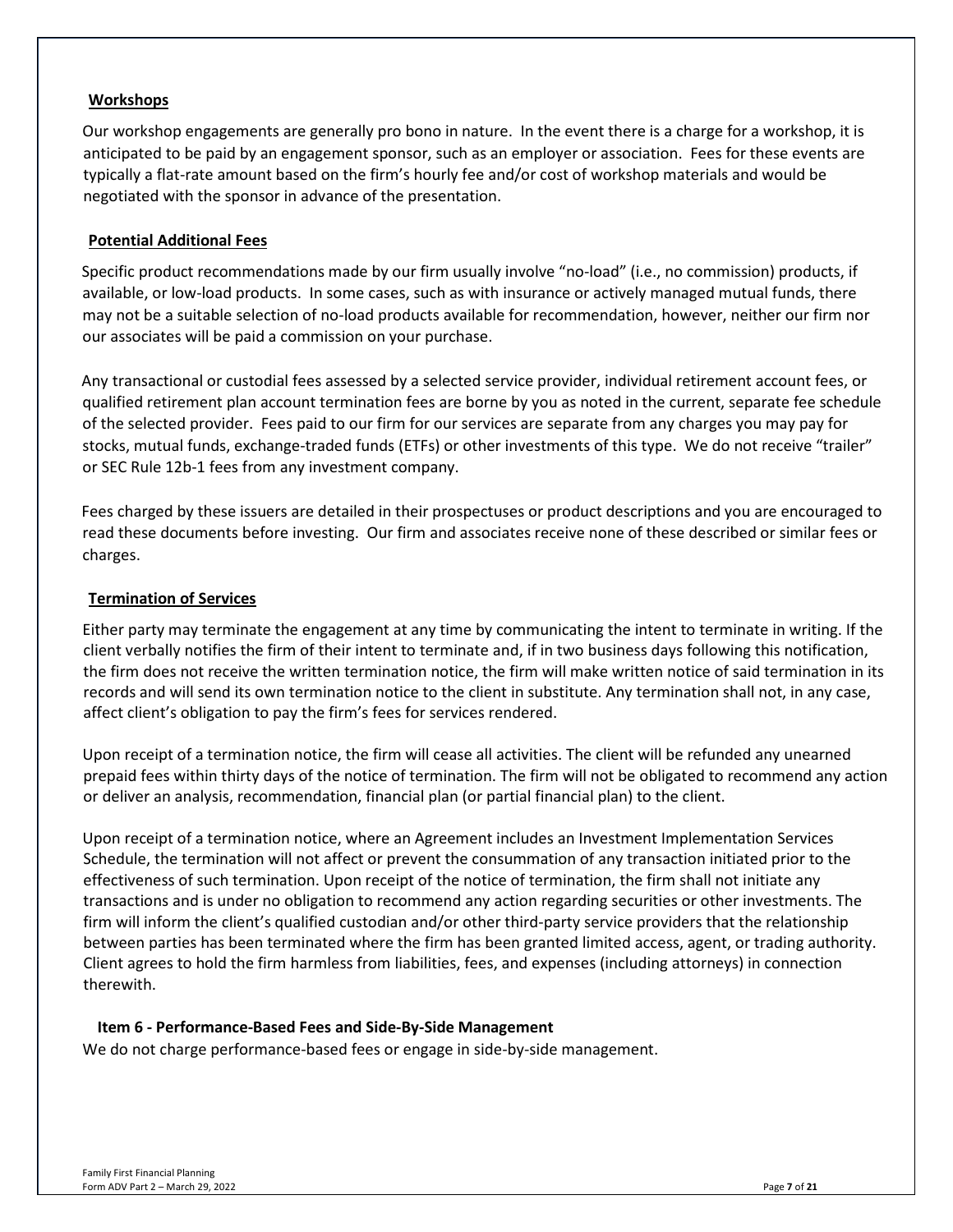## <span id="page-7-0"></span>**Item 7 - Types of Clients**

We offer our services to individuals and high net worth individuals, their trusts, and estates; charitable organizations; and businesses of various sizes.

We do not require minimum income levels, minimum level of assets, or other conditions for our financial planning and investment consultation services.

We reserve the right to decline services to any prospective client for any reason.

## <span id="page-7-1"></span>**Item 8 - Methods of Analysis, Investment Strategies and Risk of Loss**

## **Method of Analysis**

When we provide services related to your investments, we will first evaluate several factors, including your:

- current financial situation;
- current and long-term needs;
- investment goals and objectives;
- level of investment knowledge; and
- tolerance for risk.

To achieve this, we typically employ fundamental analyses to develop long-term investment strategies which involve evaluating economic factors including interest rates, current state of the economy, future growth of an issuer or sector, among others.

Our research and recommendations may be drawn from sources that include financial publications; investment analysis and reporting software; research materials from outside sources; corporate rating services; annual reports, prospectuses, and other regulatory filings; and company press releases.

We make asset allocation and investment policy decisions based on these and other factors. We will then discuss with you how, in our best judgment, to meet your objectives while at the same time seeking a prudent level of risk exposure.

## **Investment Strategies**

Our firm believes that a long term, buy-and-hold investment strategy is preferred over-active investment strategies. Investment policy decisions are made, in our best judgment, to help you achieve your overall financial objectives while minimizing risk exposure.

We also believe that asset allocation is a key component of investment portfolio design and that the appropriate allocation of assets across diverse investment categories (stock vs. bond, foreign vs. domestic, large cap vs. small cap, etc.) is a primary determinant of portfolio returns and critical to the long-term success of an investor's financial objectives.

Upon request, our staff will assist in rebalancing your portfolio, when necessary, to maintain an optimal allocation while minimizing tax exposures, trading costs, etc. In limited circumstances and on request, we will offer advice on shorter-term investment strategies.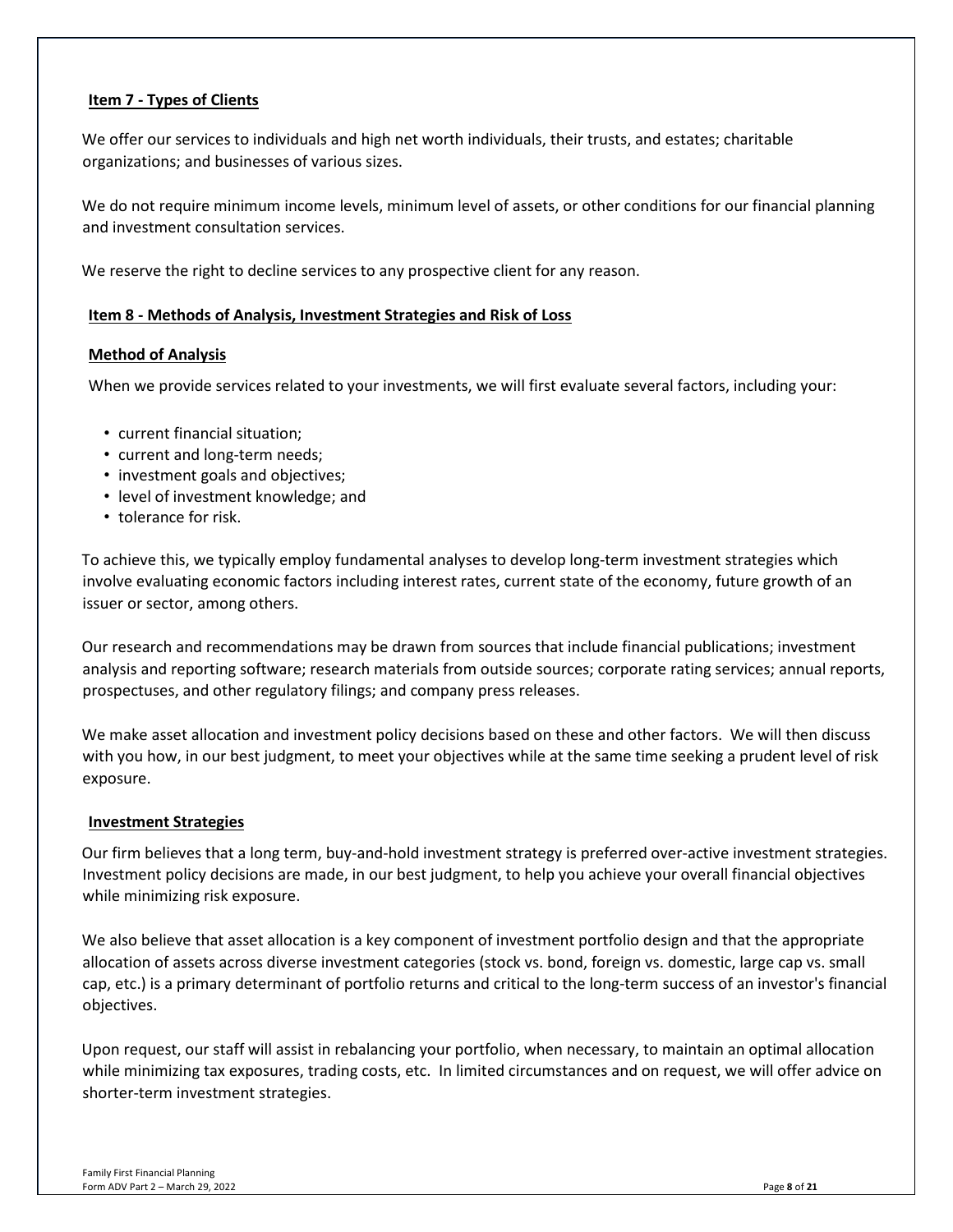We generally develop diversified portfolios principally using passively managed, cost-efficient index mutual funds or ETFs. Existing positions within an account will be evaluated and may be recommended to remain when deemed appropriate.

# **Risk of Loss**

While we believe our strategies and investment recommendation are designed to potentially produce the highest possible return for a given level of risk, we cannot guarantee that an investment objective or planning goal will be achieved. Past performance is not necessarily indicative of future results.

Some investment decisions may result in loss, including potential loss of the original principal invested. Each client must be able to bear the various risks involved in the investment of account assets, which may include market, currency, interest rate, liquidity, operational or political risk, among others.

When our research and analyses is based upon commercially available software, rating services, general market and financial information, or due diligence reviews, we are relying upon the accuracy and validity of the information or capabilities being provided by selected vendors, rating services, market data, and the issuers themselves. We make a reasonable effort to determine the accuracy of the information received but we cannot predict events, actions taken or not taken, or the validity of all information researched or provided which may or may not affect the advice to a client or account.

When a portfolio employs a passive, efficient markets theory (such as Modern Portfolio Theory), you will need to consider the potential risk that your broader allocation may generate lower-than-expected returns than that from a specific asset, and that the return on each type of asset is a deviation from the average return from the asset class. We believe this variance from the "expected return" is generally low under normal market conditions if the portfolio is made up of diverse, low, or non-correlated assets.

If your preferred investment strategy involves more frequent trading, it may result in additional transactional costs or create taxable events, and in some instances potentially reducing or negating any benefit derived by shorter term investing.

Investment vehicles such as ETFs and indexed funds have the potential to be affected by "tracking error risk," which might be defined as a deviation from their stated benchmark (index). Since the core of a portfolio may attempt to closely replicate a stated benchmark, the source of the tracking error or deviation may come from a "sample index" that may not as closely align the stated benchmark. In these instances, the firm may choose to reduce the weighting of a holding or use a "replicate index" position as part of its core holdings to minimize the effects of the tracking error in relation to the overall portfolio.

Also, while many index funds and ETFs are known for their potential tax-efficiency and higher "qualified dividend income" (QDI) percentages, there are certain asset classes or holding periods within a fund or ETF that may not benefit. Shorter holding periods or certain commodities and currencies (potentially within the fund/ETF) may be considered nonqualified, therefore the investments QDI will be considered if tax efficiency is an important aspect of your portfolio.

# <span id="page-8-0"></span>**Item 9 - Disciplinary Information**

Neither our firm nor its management has been involved in a material criminal or civil action in a domestic, foreign or military jurisdiction, an administrative enforcement action, or self-regulatory organization proceeding that would reflect poorly upon our firm's advisory business or the integrity of our firm.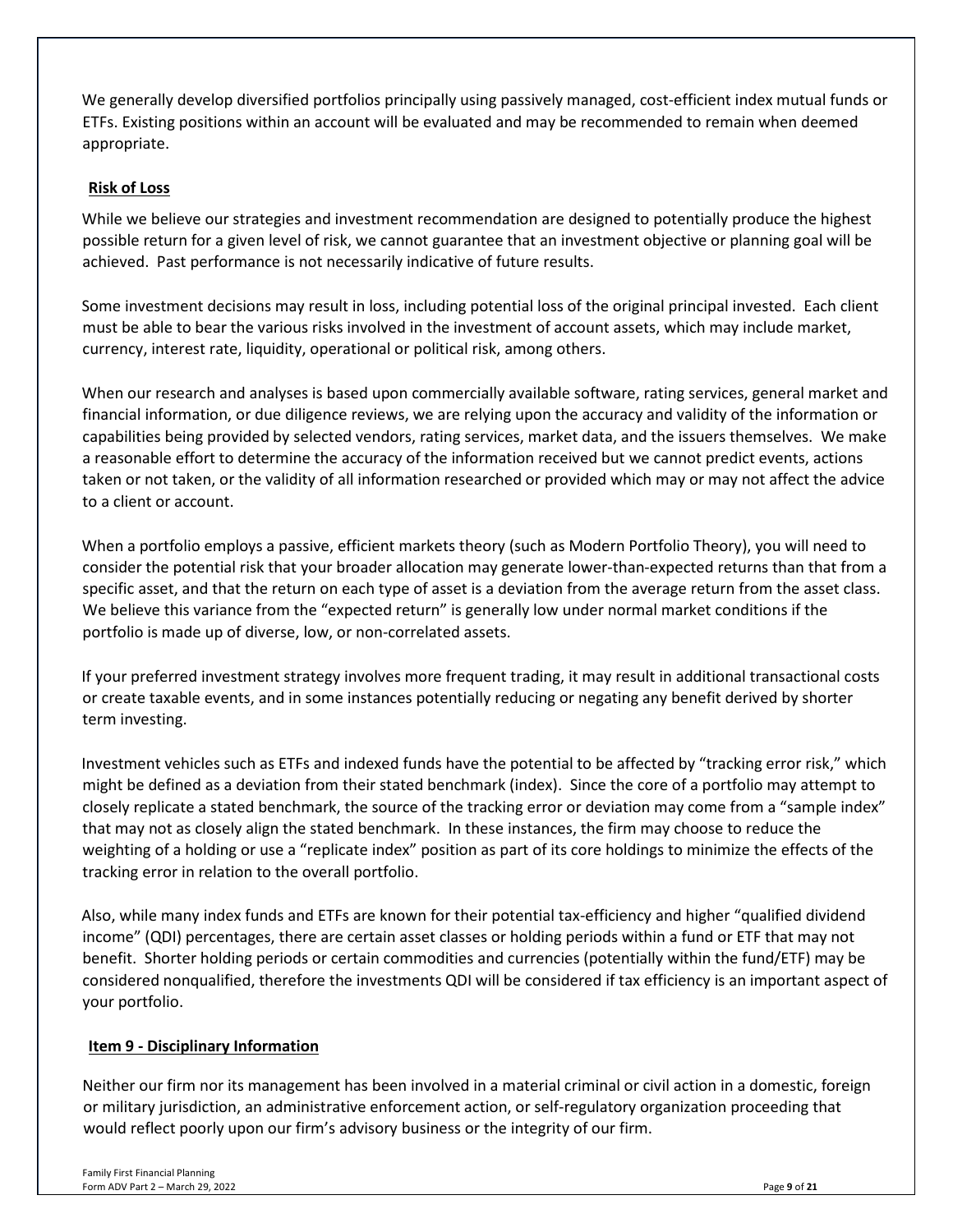## <span id="page-9-0"></span>**Item 10 - Other Financial Industry Activities and Affiliations**

Neither the firm nor its management is registered, nor is there an application pending to register, as a broker/dealer or a registered representative of a Financial Industry Regulatory Authority (FINRA) or National Futures Association (NFA) broker/dealer. Further, our firm and its management do not have a material relationship with any of the following types of entities:

- municipal securities dealer, or government securities dealer or broker;
- futures commission merchant, commodity pool operator, or commodity trading advisor;
- banking or thrift institution;
- lawyer or law firm;
- accountant or accounting firm;
- insurance company or agency;
- pension consultant;
- real estate broker or dealer;
- sponsor or syndicator of limited partnerships; or
- investment company or other pooled investment vehicle (including a mutual fund, closed-end investment
- company, unit investment trust, private investment company or "hedge fund," and offshore fund).

Should we ever provide you with a recommendation to an unaffiliated registered investment advisor to manage your portfolio, we will first ensure we have conducted what we believe is an appropriate level of due diligence on the recommended third-party investment advisor, to include ensuring their firm is appropriately registered or notice-filed within your jurisdiction. Please note that we are not paid for this referral.

Our firm is a member of the Garrett Planning Network, Inc., an organization that assists financial planners in feeonly, financial planning practices. Garrett Planning Network is not a registered financial industry participant however, we do pay an annual membership fee for services that include training, compliance, and operational support to enhance our ability to provide quality service and advice to the investing public.

Associates of the firm may hold individual membership or serve on committees or board of professional industry associations such as the National Association of Personal Financial Advisors (NAPFA); Financial Planning Association (FPA), or the Certified Financial Planner Board of Standards, Inc. Generally, participation in any of these entities require membership fees to be paid, adherence to ethical guidelines, as well as in meeting experiential and ongoing educational requirements.

## <span id="page-9-1"></span>**Item 11 - Code of Ethics and Standards of Conduct**

## Code of Ethics

We have adopted a Code of Ethics that establishes policies of ethical conduct for all our personnel. Our firm accepts the obligation not only to comply with all applicable laws and regulations but also to act in an ethical and professionally responsible manner in all professional services and activities. Firm policies include prohibitions against insider trading, circulation of industry rumor, certain political contributions, among others.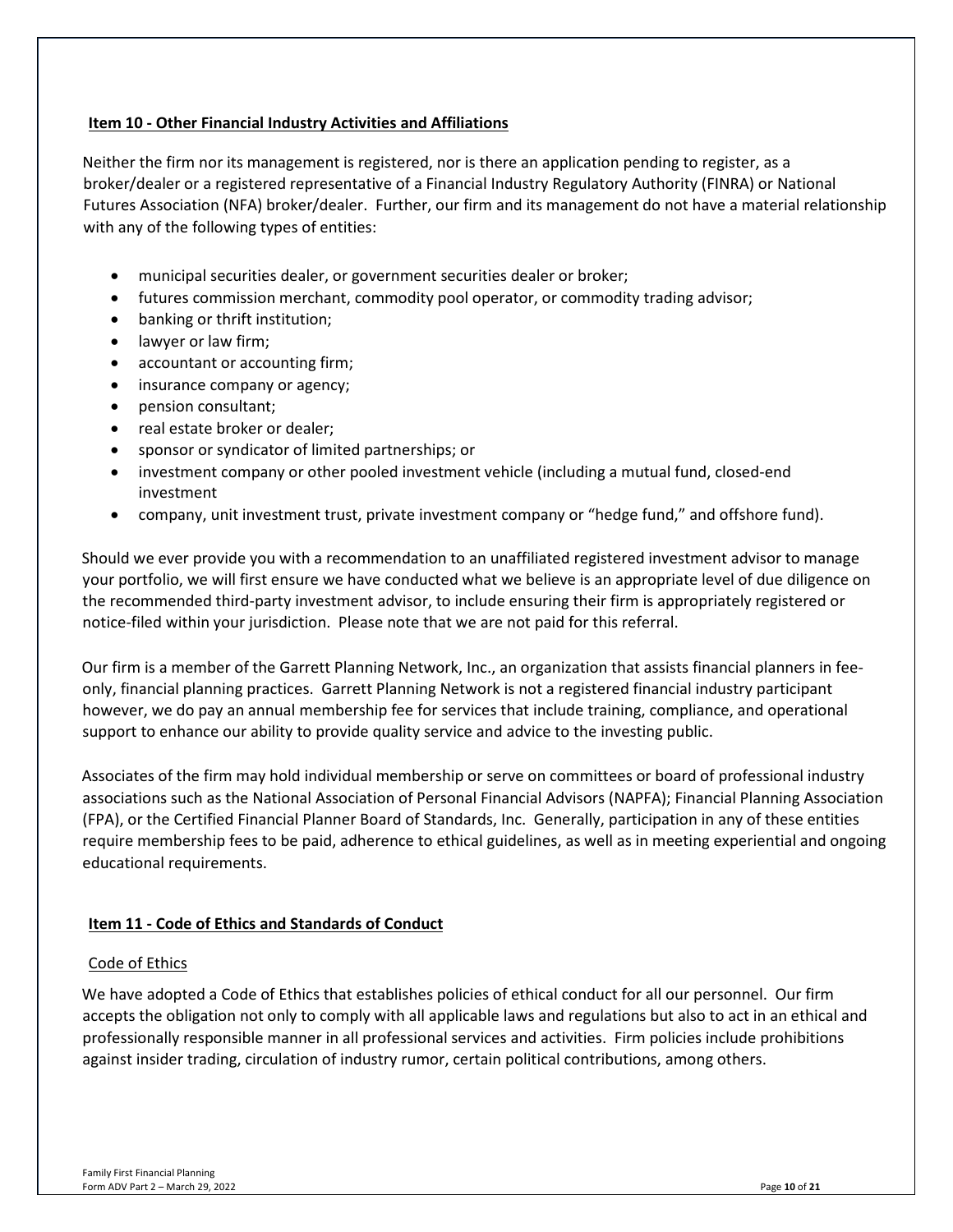Associates who are CFP® designees or FPA members also adhere to the Certified Financial Planner Board of Standards Code of Ethics and Standards of Conduct which can be found here [https://www.cfp.net/ethics/code-of](https://www.cfp.net/ethics/code-of-ethics-and-standards-of-conduct)[ethics-and-standards-of-conduct.](https://www.cfp.net/ethics/code-of-ethics-and-standards-of-conduct)

## **Participation or Interest in Client Transactions**

Neither our firm, associates or any related person is authorized to recommend to a client, or effect a transaction for a client, involving any security in which our firm or a related person has a material financial interest, such as in the capacity as an underwriter, advisor to the issuer, etc.

Our employees are prohibited from borrowing from or lending to a client unless the client is an approved financial institution.

## **Firm and Personal Trading**

Our firm does not trade for its own account, however, a "related person" (associates, their immediate family members, etc.) may buy or sell securities similar or identical to those recommended to clients for their accounts. Related persons may also buy or sell securities different from those we recommend. A recommendation made to one client may be different in nature or in timing from a recommendation made to a different client. At no time, however, will our firm or any related party receive preferential treatment over our clients.

To reduce or eliminate certain conflicts of interest involving personal trading, our policy may require that we restrict or prohibit associates' transactions in specific reportable securities transactions. Any exceptions or trading pre-clearance must be approved by a principal of our firm in advance of the transaction in an account, and we will maintain the required personal securities transaction records per current regulation.

## <span id="page-10-0"></span>**Item 12 - Brokerage Practices**

Family First Financial Planning is not affiliated with any bank, custodian, or broker-dealer firm ("service provider"). When we are engaged to provide investment consultation or financial advisory services, we will use the service provider with whom your assets are currently maintained. Should you prefer a new provider, we may suggest the retail services division of Vanguard, Fidelity, or Schwab/ TD Ameritrade.

We believe the selection of Vanguard, Fidelity, or Schwab/TD Ameritrade is appropriate due to what we would describe as the industry's "best practices," combining the elements of low (not necessarily the lowest) transaction costs to our clients, broad investment choices, well established firms, and good customer service.

Although we may refer clients to the brokers referenced above, we derive no special cash or non-cash benefit from doing so. We also do not require clients to use a broker that we recommend.

## **Client Referrals**

We do not receive compensation from our recommended service providers.

## **Directed Brokerage**

We do not require or engage in directed brokerage involving our accounts. Due to the nature of the firm's advisory services, each client is free to use any service provider to execute some or all their transactions for his or her account. In these circumstances, the client will be responsible for negotiating the terms and/or arrangements for their account. Our firm will not be obligated to conduct due diligence, seek better execution services or prices from these broker/dealers, or aggregate client transactions for execution.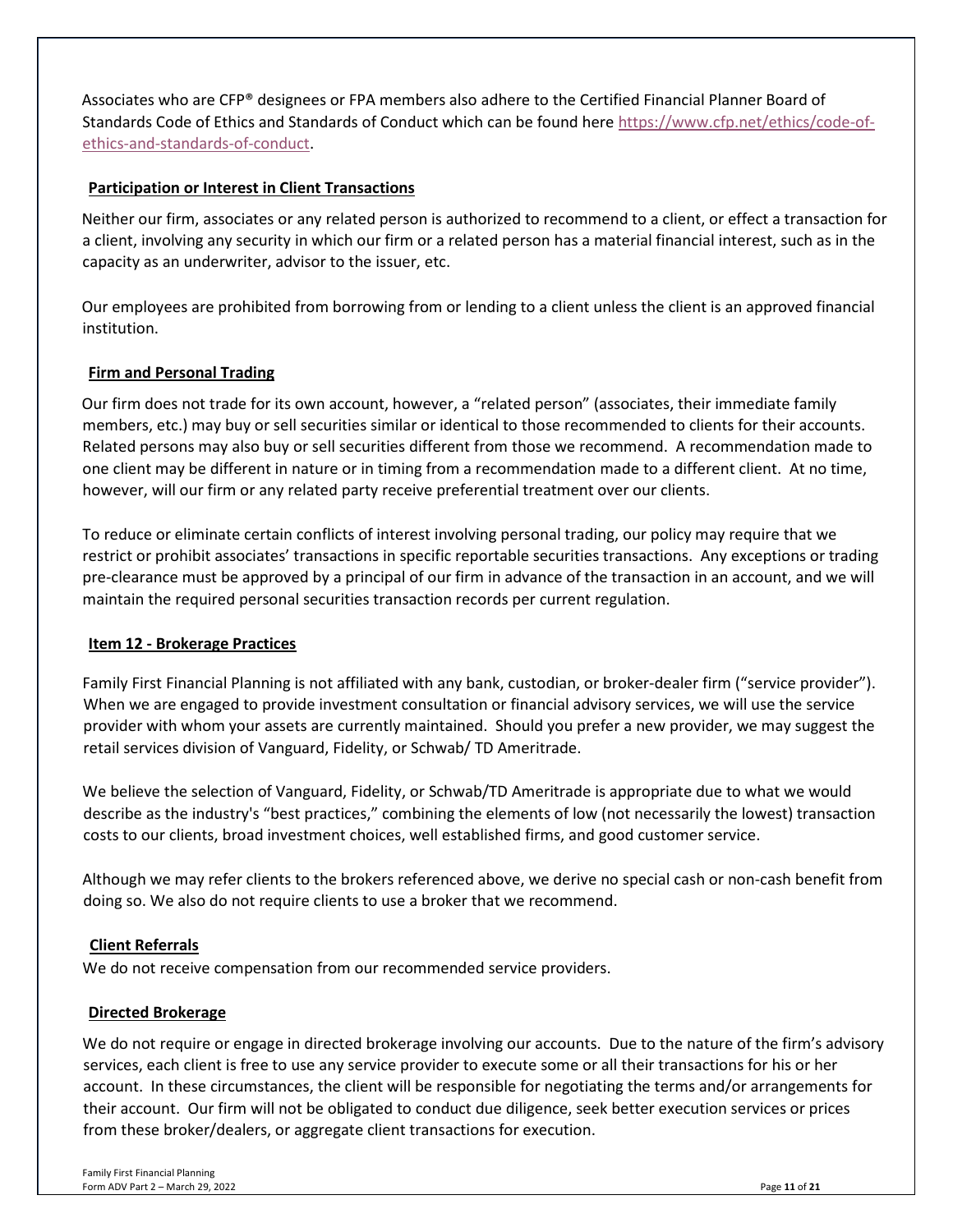## **Trade Aggregation**

Since our firm is not directly engaged for continuous investment supervisory services and does not offer discretionary trading services, it does not have the opportunity to aggregate trades on behalf of client accounts. Transactions for each of our clients will be completed independently and this may result in potentially less favorable transaction rates or greater price spreads than for accounts for which trades have been aggregated.

## <span id="page-11-0"></span>**Item 13 - Review of Accounts**

Periodic financial check-ups or reviews are recommended if you are receiving our services, and it is your responsibility to initiate these reviews.

A good rule-of-thumb for future visits is semi-annually or as material changes occur in your financial situation (i.e., loss of a job, retirement, receipt of a significant bonus, an inheritance, the birth of a new child, or other circumstances).

Reviews will be conducted by your assigned financial planner and normally involve analysis and possible revision of a previous financial plan or investment allocation. Portfolio "Snapshot" reports may be provided when our firm is engaged to provide periodic asset allocation or investment advice, however, we will not provide ongoing performance reporting under these engagements.

If you have an investment account, you will receive account statements sent directly from mutual fund companies, transfer agents, custodians, or brokerage companies where your investments are maintained, and you should read these carefully. Our firm may provide periodic portfolio reviews for these accounts upon client request; however, we do not provide our own ongoing performance reporting.

# <span id="page-11-1"></span>**Item 14 - Client Referrals and Other Compensation**

We do not have any solicitation arrangements as defined by statute.

As noted earlier, Family First Financial Planning and its associates are members of the Garrett Planning Network, NAPFA, FPA or other professional associations. A benefit these entities may provide to the investing public is the availability of online search tools that allow interested parties (prospective clients) to search for participant firms or individual financial planners within a selected state or region.

These passive websites may provide means for interested persons to contact a firm or financial planner via electronic mail, telephone number, or other contact information, to interview the participating firm or planner. Members of the public may also choose to telephone association staff to inquire about a firm or individual planner within their area, and they would receive the same or similar information. A portion of our membership fees may be used so that our name will be listed in some or all these entities' websites (or other similar listings).

Prospective clients locating our firm or one of our associates via this method are not actively marketed by these associations. Clients who find us in this way do not pay more for their services than clients referred to us in another fashion, such as by another client. We do not pay these entities for prospective client referrals, nor is there a fee-sharing arrangement reflective of a solicitor engagement.

We may provide referrals to various other professionals, such as an attorney or accountant, as a service to our clients. We do not have an agreement with or receive referral fees from these professionals for these informal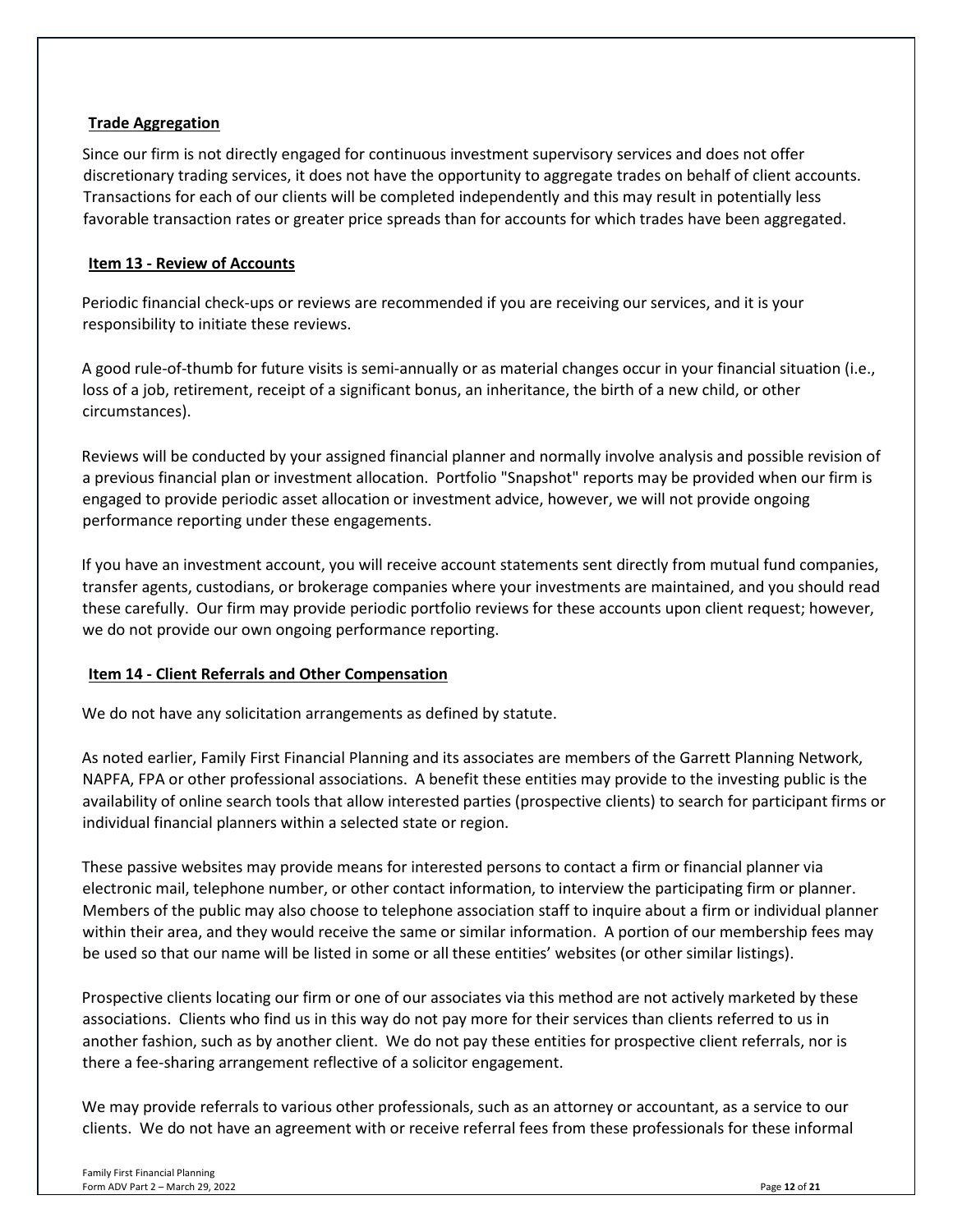referrals. Any fees charged by these other entities for their services are separate from fees charged by Family First Financial Planning.

## <span id="page-12-0"></span>**Item 15 - Custody**

Your funds and securities will be maintained by an unaffiliated, qualified custodian that you select, such as a bank, broker/dealer, mutual fund company, or transfer agent. In keeping with our policy of not having custody of client funds or securities, we:

- Do not deduct our fees from your investment account;
- Restrict our firm and associates from acting as trustee<sup>[2](#page-12-3)</sup> for or having full power of attorney over a client account;
- Do not accept or forward client securities (i.e., stock certificates) erroneously delivered to our firm;
- Will not collect fees of \$500 or more for services to be performed six months or more in advance; and
- Will not authorize any associate to have knowledge of a client's personal account access information (i.e., online 401(k), brokerage or bank accounts), even for the convenience or accommodation of the client or their legal agent.

You will be provided with transaction confirmations and account statements provided directly to you by your selected service provider. Typically, these statements are provided on a monthly or quarterly basis, or as transactions occur. We will not create a statement for you nor be the sole recipient of your statements.

Should you ever receive periodic reports or "Snapshots" from our firm that may include performance-related information, you are urged to compare your account statements that you have received directly from your service provider with any report you receive from our firm.

## <span id="page-12-1"></span>**Item 16 - Investment Discretion**

We do not provide ongoing investment management services and do not engage in discretionary trading within client accounts.

## <span id="page-12-2"></span>**Item 17 - Voting Client Securities**

## **Proxy Voting**

Our firm does not vote proxies on your behalf nor do we offer guidance on the voting of client proxies. You will maintain exclusive responsibility for directing the manner in which proxies solicited by issuers of securities that are beneficially owned by you shall be voted, as well as making all other elections relative to mergers, acquisitions, tender offers or other events pertaining to your holdings.

## **Other Corporate Actions**

We will have no power, authority, responsibility, or obligation to take any action with regard to any claim or potential claim in any bankruptcy proceeding, class action securities litigation or other litigation or proceeding relating to securities held at any time in a client account, including, without limitation, to file proofs of claim or other documents related to such proceeding, or to investigate, initiate, supervise or monitor class action or other litigation involving client assets.

<span id="page-12-3"></span><sup>&</sup>lt;sup>2</sup> When permitted by a jurisdiction, associates may act as trustee for accounts of their immediate family members.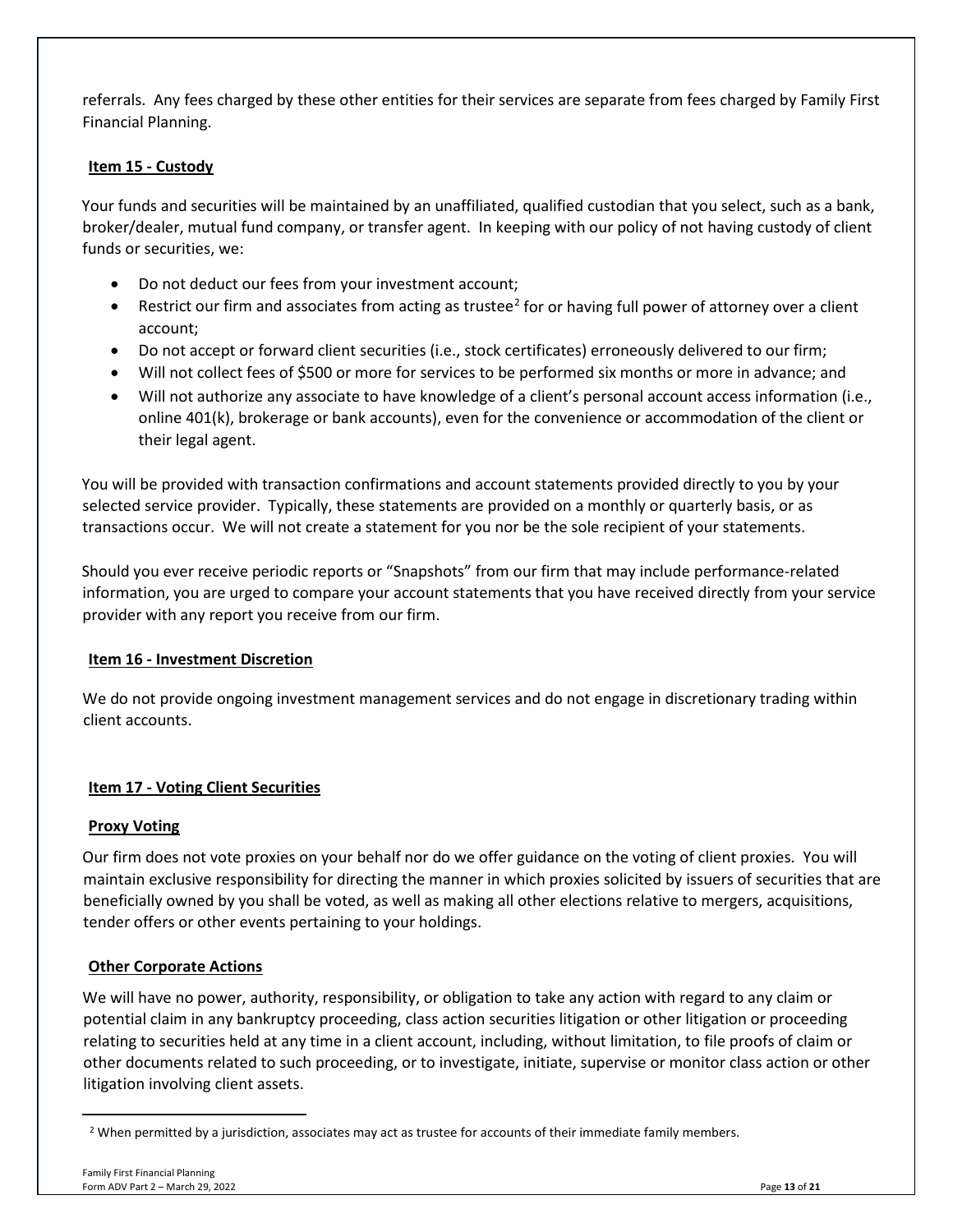## **Receipt of Materials**

You may receive proxies or other solicitations directly from your selected custodian or transfer agent. If our firm receives correspondence relating to the voting of your securities, class action litigation, or other corporate actions, we typically forward the correspondence to your address of record or to another entity such as your attorney if you direct us to do so.

#### <span id="page-13-0"></span>**Item 18 - Financial Information**

#### **Balance Sheet**

Our firm does not have custody of client assets, does not directly deduct its fees from investment or bank accounts, does not have discretion and does not collect fees of \$500 or more for services we will perform six months or more in advance. Thus, inclusion of an audited balance sheet is not required and not included in this brochure.

#### **Financial Conditions Reasonably Likely to Impair Advisory Firm's Ability to Meet Commitments to Clients**

The firm and its management do not have a financial condition likely to impair our ability to meet our commitment to our clients.

#### **Bankruptcy Petitions during the Past 10 Years**

The firm and its management have not been the subject of a bankruptcy petition at any time during the past 10 years.

#### <span id="page-13-1"></span>**Item 19 - Requirements for State-Registered Advisors**

#### *Officers and Management Person(s)*

Leslie Ellen Trowbridge, CFP®, is a sole proprietor doing business as Family First Financial Planning. Ms. Trowbridge's business and educational background is provided in the Form ADV Part 2B Supplement which follows.

#### *Outside Business Activities*

Please see Item 10 – Other Financial Industry Activities and Affiliations

#### *Performance-Based Fees*

The firm and its officers, directors and employees do not accept performance-based compensation.

#### *Disciplinary Disclosures*

The firm has no information to disclose.

#### *Relationships with Issuers*

The firm has no relationships or arrangements with issuers to disclose.

## <span id="page-13-2"></span>**Form ADV 2B Brochure Supplements to follow**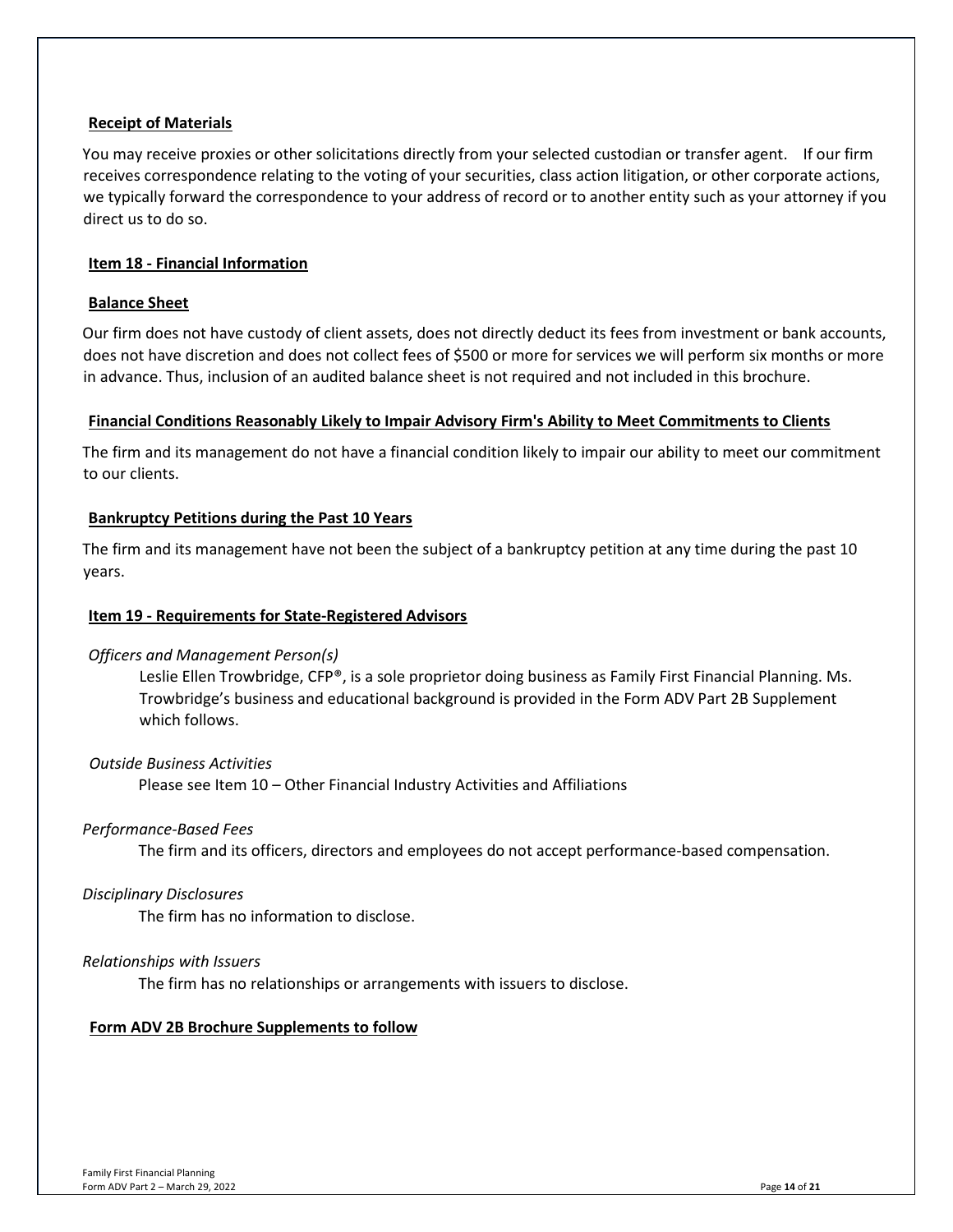**Item 1 – Cover Page** 



850 NW Federal Highway Suite 150 Stuart, FL 34994 (772) 781-7648

www.FamilyFirstFinancial.com

# **Leslie Ellen Trowbridge, CFP®**

Financial Planner Investment Advisor Representative

# Form ADV Part 2B Brochure Supplement March 29, 2022

This brochure supplement provides information about Leslie Ellen Trowbridge, CFP®, that supplements the Family First Financial Planning (CRD# 131254) brochure. You should have received a copy of that brochure. Please contact Ms. Leslie Trowbridge, CFP®, President at (772) 781-7648 if you did not receive the Family First Financial Planning brochure or if you have any questions about the contents of this supplement.

**Additional information about Leslie Ellen Trowbridge, CFP® (CRD# 2648431) is available on the Securities and Exchange Commission's (SEC) website at [www.adviserinfo.sec.gov.](http://www.adviserinfo.sec.gov/)**

*Leslie Trowbridge ADV Form 2B Supplement –March 29, 2022* Page 1 of 3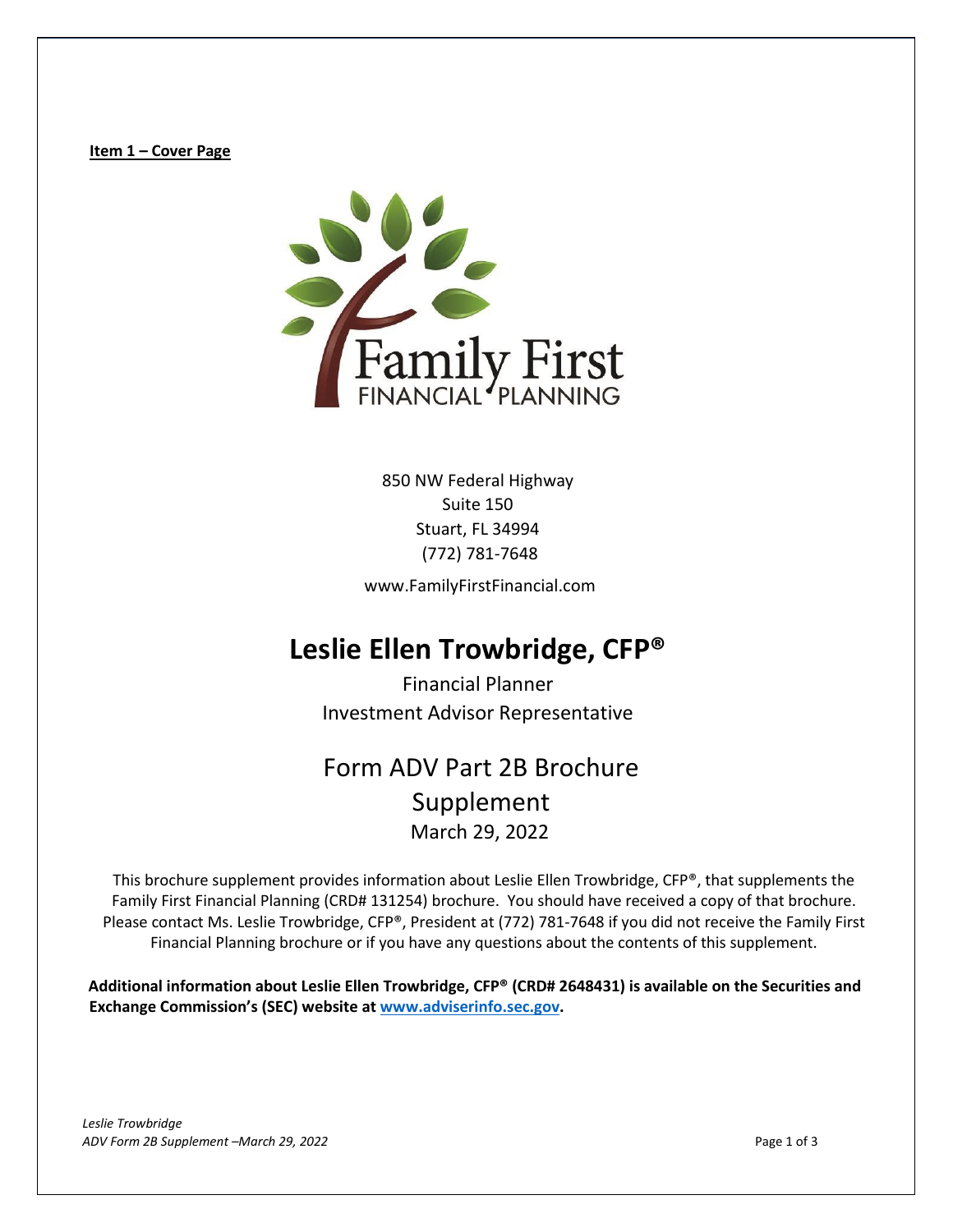## **Item 2 - Educational Background and Business Experience**

## **Name**

Leslie Ellen Trowbridge [Born 1962] Formerly Leslie Trowbridge Corcoran

**Year of Birth CRD #**

1962 2648431

## **Educational Background**

B.S. Finance - Auburn University; Auburn, AL CERTIFIED FINANCIAL PLANNER™ Practitioner (CFP®)<sup>1</sup>

## **Business Experience**

Family First Financial Planning – Owner/Firm Principal (1998-Present)

## **Item 3 - Disciplinary Information**

Registered investment advisors are required to disclose certain material facts regarding any legal or disciplinary events that would be material to your evaluation of each officer or a supervised person providing investment advice. No reportable information is applicable to this section. Neither the firm nor Ms. Trowbridge has been the subject of any disciplinary action.

## **Item 4 - Other Business Activities**

None

# **Item 5 - Additional Compensation**

Ms. Trowbridge receives only the compensation paid to her by our clients.

## **Item 6 - Supervision**

Ms. Trowbridge serves in multiple capacities with our firm, including Firm Principal (Compliance Officer) and Investment Advisor Representative. We recognize by not having all organizational duties segregated may potentially create a conflict of interest, however, we believe our policies and procedures are designed to ensure appropriate recordkeeping and supervision. Certain functions may be outsourced to assist in these efforts when deemed necessary. Questions relative to the firm, its services, or this ADV Part 2 may be made to the attention of Ms. Trowbridge at (772) 781-7648.

## **Item 7 - Requirements for State-Registered Advisors**

There have been neither arbitration awards nor any awards where the firm or Ms. Trowbridge has been found liable in any civil, self-regulatory or administrative proceeding. Family First Financial Planning and Ms. Trowbridge have not been the subject of a bankruptcy petition.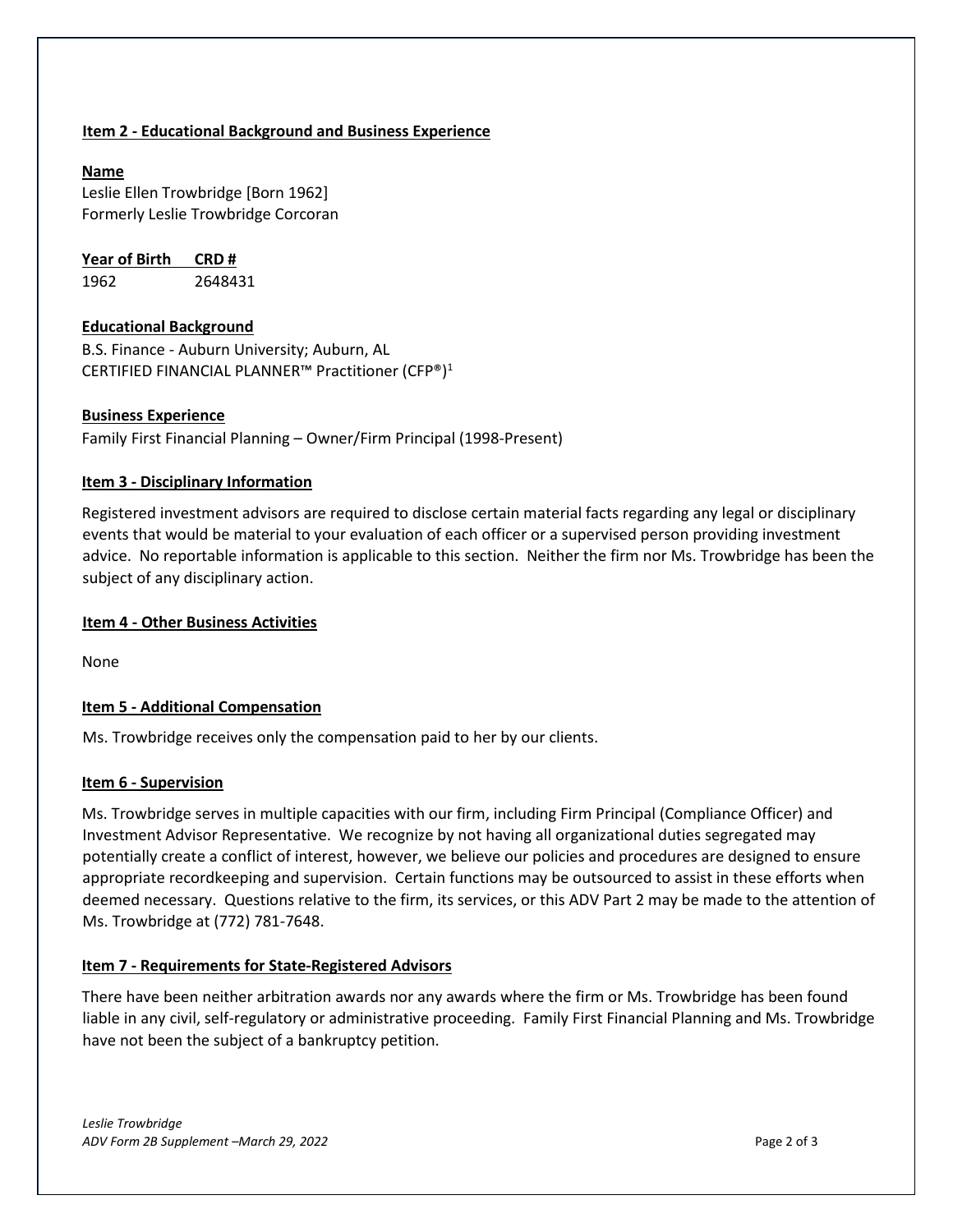<sup>1</sup>The CERTIFIED FINANCIAL PLANNER™, CFP<sup>®</sup> and federally registered CFP (with flame design) marks (collectively, the "CFP® marks") are professional certification marks granted in the United States by Certified Financial Planner Board of Standards, Inc. ("CFP Board").

The CFP<sup>®</sup> certification is a voluntary certification; no federal or state law or regulation requires financial planners to hold CFP® certification. It is recognized in the United States and a number of other countries for its (1) high standard of professional education; (2) stringent code of conduct and standards of practice; and (3) ethical requirements that govern professional engagements with clients.

To attain the right to use the CFP® marks, an individual must satisfactorily fulfill the following requirements:

- Education Complete an advanced college-level course of study addressing the financial planning subject areas that CFP Board's studies have determined as necessary for the competent and professional delivery of financial planning services, and attain a Bachelor's Degree from a regionally accredited United States college or university (or its equivalent from a foreign university). CFP Board's financial planning subject areas include insurance planning and risk management, employee benefits planning, investment planning, income tax planning, retirement planning, and estate planning;
- Examination Pass the comprehensive CFP<sup>®</sup> Certification Examination. The examination includes case studies and client scenarios designed to test one's ability to correctly diagnose financial planning issues and apply one's knowledge of financial planning to real world circumstances;
- Experience Complete at least three years of full-time financial planning-related experience (or the equivalent, measured as 2,000 hours per year); and
- Ethics Agree to be bound by CFP Board's Standards of Professional Conduct, a set of documents outlining the ethical and practice standards for CFP<sup>®</sup> professionals.

Individuals who become certified must complete the following ongoing education and ethics requirements to maintain the right to continue to use the CFP® marks:

- Continuing Education Complete 30 hours of continuing education hours every two years, including two hours on the Code of Ethics and other parts of the Standards of Professional Conduct, to maintain competence and keep up with developments in the financial planning field; and
- Ethics Renew an agreement to be bound by the Standards of Professional Conduct. The Standards prominently require that CFP® professionals provide financial planning services at a fiduciary standard of care. This means CFP<sup>®</sup> professionals must provide financial planning services in the best interests of their clients.

CFP® professionals who fail to comply with the above standards and requirements may be subject to CFP Board's enforcement process, which could result in suspension or permanent revocation of their CFP<sup>®</sup> certification.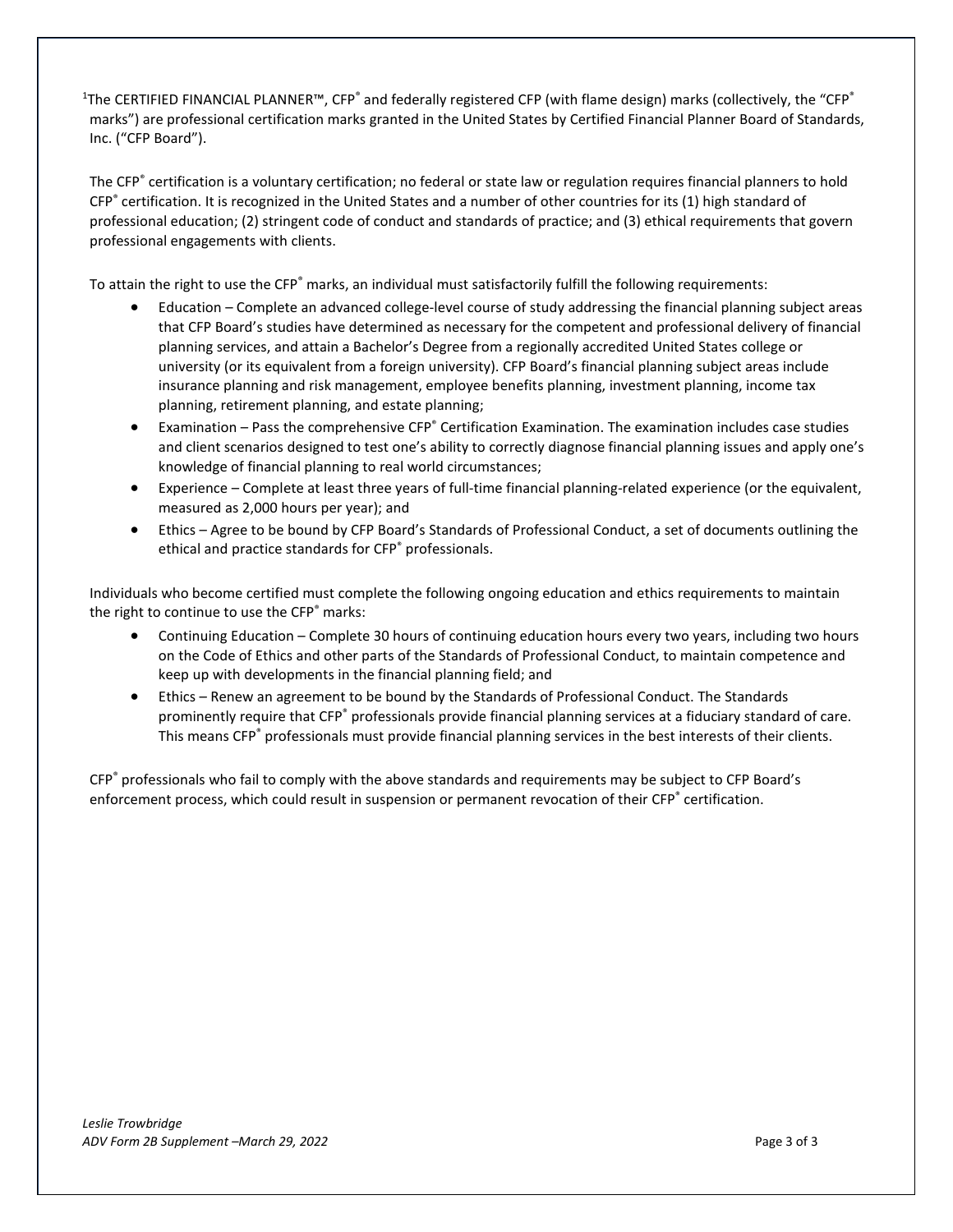

Suite 150 Stuart, FL 34994 (772) 781-7648

www.FamilyFirstFinancial.com

# **Peter Bobolia, CFP®, ChFC®**

Financial Planner Investment Advisor Representative (772) 781-7648 Stuart Branch Office

# Form ADV Part 2B Brochure Supplement March 29, 2022

This brochure supplement provides information about Peter Bobolia, CFP®, ChFC® that supplements the Family First Financial Planning (CRD# 131254) brochure. You should have received a copy of that brochure. Please contact Ms. Leslie Trowbridge, CFP®, President at (772) 781-7648 if you did not receive the Family First Financial Planning brochure or if you have any questions about the contents of this supplement.

**Additional information about Peter Bobolia, CFP®, ChFC® (CRD# 4552160) is available on the Securities and Exchange Commission's (SEC) website at [www.adviserinfo.sec.gov.](http://www.adviserinfo.sec.gov/)**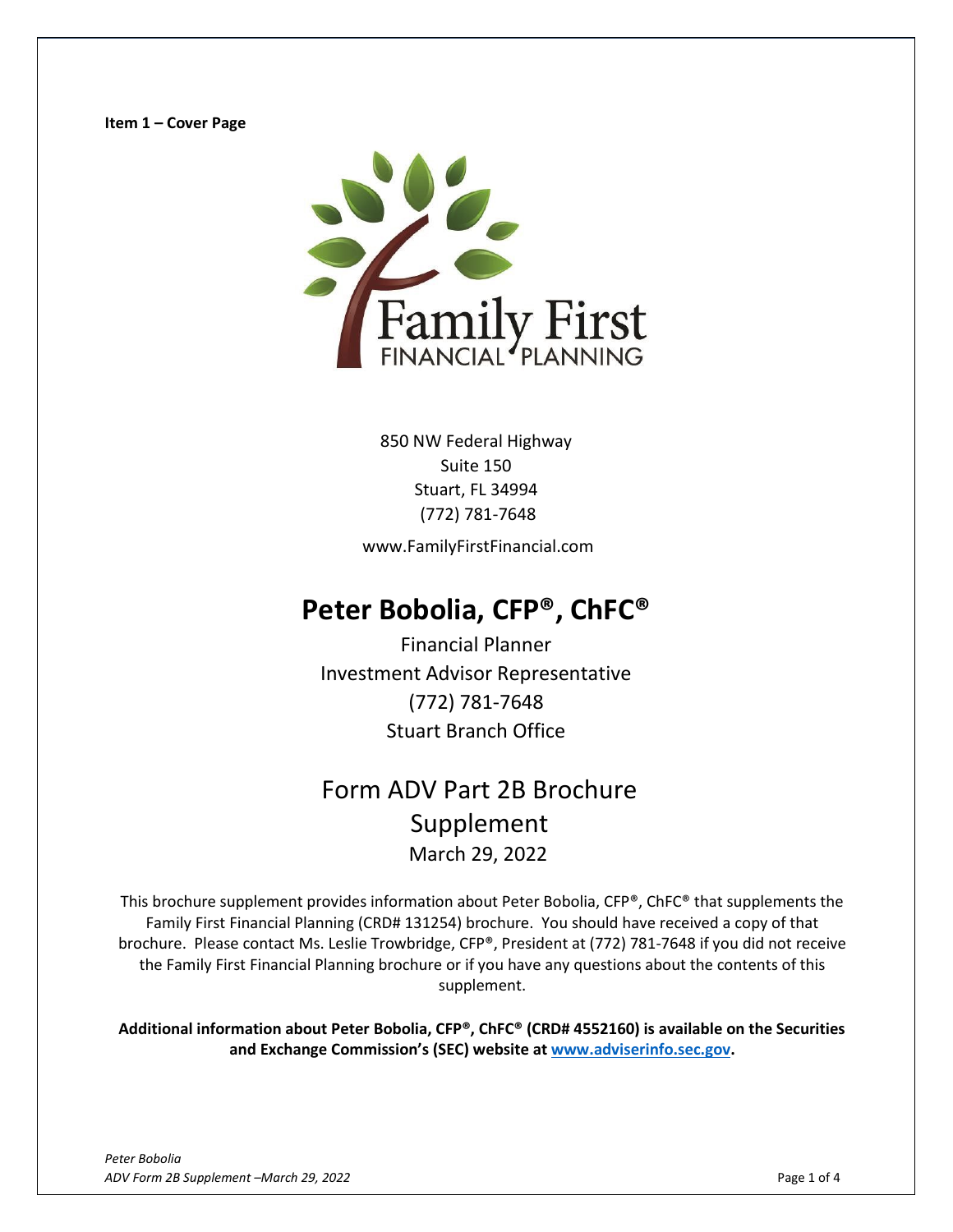## **Item 2 - Educational Background and Business Experience**

## **Name**

Peter Bobolia

**Year of Birth CRD #**

1979 4552160

## **Educational Background**

Bachelor of Science in Public Administration George Mason University, Fairfax, VA

CERTIFIED FINANCIAL PLANNER™ Practitioner (CFP®)<sup>1</sup> Chartered Financial Consultant® (ChFC®)2

## **Business Experience**

Family First Financial Planning (2021-Present) Stuart, FL Financial Planner/Investment Advisor Representative

Symmetry Financial Group (03/2020 – 07/2021) Jupiter, Fl Independent Insurance Advisor

Burns Nevins Wealth Management (02/2018-10/2019) Palm Beach Gardens, FL Financial Consultant/Investment Adviser Representative

Northern Trust (06/2006 – 12/ 2017) West Palm Beach, FL Senior Portfolio Service Officer, 2nd Vice President

Since 12/20/21, Peter Bobolia is also a financial planner for Blend Financial, Inc. dba Origin Financial or Blend Financial, Inc. dba Origin Insurance Services (Origin Financial) (CRD #305353).

## **Item 3 - Disciplinary Information**

No reportable information is applicable to this section. Neither the firm nor Mr. Bobolia has been the subject of any disciplinary action.

## **Item 4 - Other Business Activities**

As mentioned in Item 2 of this Brochure Supplement, Peter Boboli is contracted out as a financial planner for Origin Financial. There is no relationship that exists between Leslie E Trowbridge dba Family First Financial Planning and Origin Financial. This arrangement may present a material conflict of interest because Peter Bobolia might be incentivized to refer Origin's clients to Leslie E Trowbridge dba Family First Financial Planning's services. Though this is highly unlikely, Leslie E Trowbridge dba Family First Financial Planning will address this conflict of interest by conducting proper due diligence on any prospective clients, and will only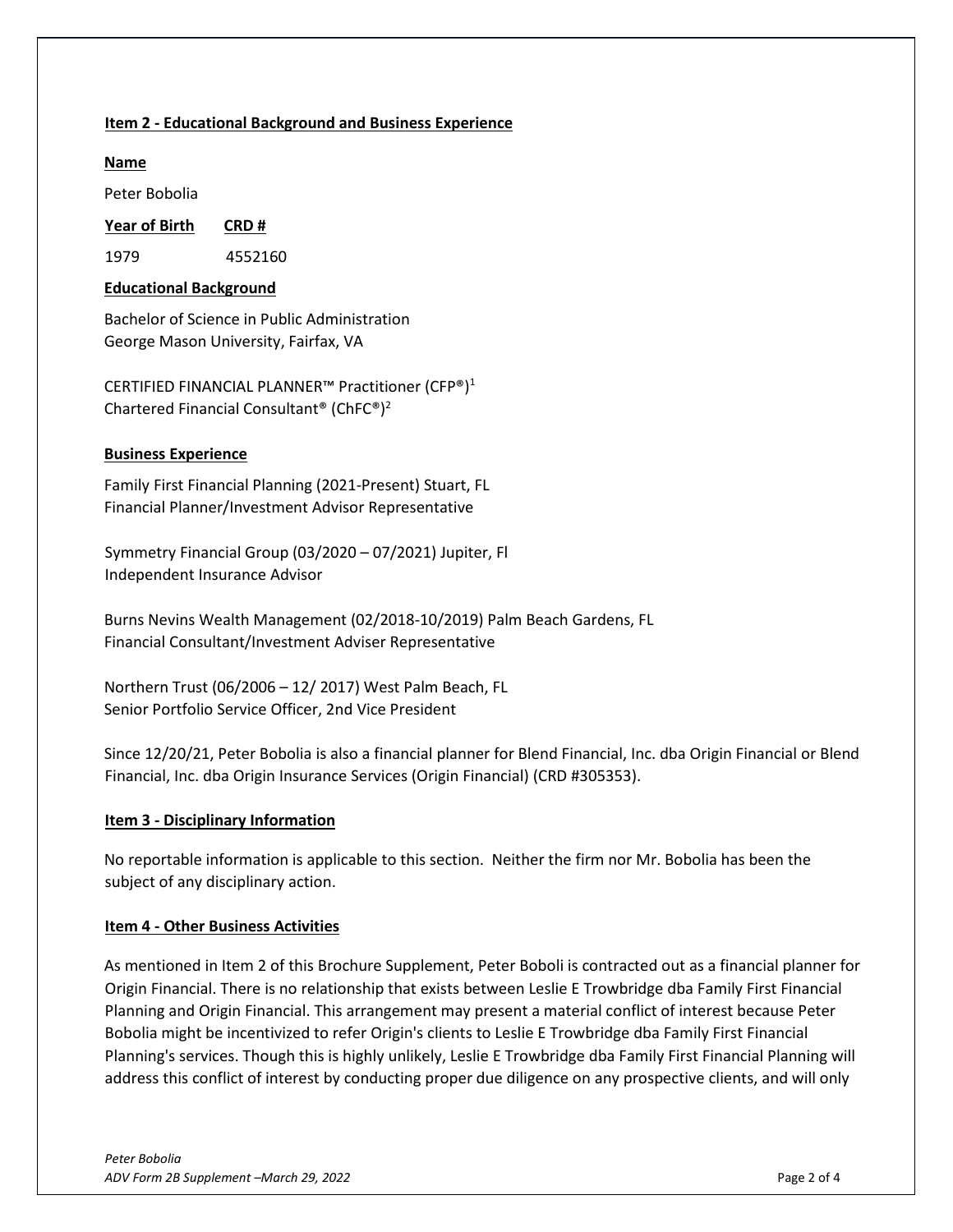accept clients if Leslie E Trowbridge dba Family First Financial Planning's services are truly suitable to the client's needs.

#### **Item 5 -Additional Compensation**

As mentioned in Item 2 of this Brochure Supplement, Peter Bobolia is contracted out as a financial planner for Origin Financial. Peter Bobolia receives a salary from Origin Financial for this service.

#### **Item 6 - Supervision**

We supervise Mr. Bobolia by requiring that he adhere to our processes and procedures as described in our firm's Code of Ethics and procedural guidelines. We will monitor the advice that he may provide you by performing the following ongoing reviews/requirements:

- Client documents when the relationship is established
- Review of recommendations, plans and/or transactions he may provide
- Oversight of your financial situation, objectives, and investment needs
- Public communications and marketing
- Periodic office reviews
- Requiring each associate at least annually review and attest adherence to firm policy

Leslie Trowbridge is the firm's owner and designated principal and serves as Mr. Bobolia's supervisor. Questions relative to the firm, its services, or this ADV Part 2B may be made to the attention of Ms. Trowbridge at (772) 781-7648.

#### **Item 7 - Requirements for State-Registered Advisors**

There have been neither arbitration awards nor any awards where the firm or Mr. Bobolia has been found liable in any civil, self-regulatory or administrative proceeding. Mr. Bobolia filed a bankruptcy petition on 10/21/2008 and received a discharge on 03/29/2011.

1 The **CERTIFIED FINANCIAL PLANNER™**, **CFP®** and federally registered CFP (with flame design) marks (collectively, the "CFP® marks") are professional certification marks granted in the United States by Certified Financial Planner Board of Standards, Inc. ("CFP Board").

The CFP<sup>®</sup> certification is a voluntary certification; no federal or state law or regulation requires financial planners to hold CFP<sup>®</sup> certification. It is recognized in the United States and a number of other countries for its (1) high standard of professional education; (2) stringent code of conduct and standards of practice; and (3) ethical requirements that govern professional engagements with clients.

To attain the right to use the CFP<sup>®</sup> marks, an individual must satisfactorily fulfill the following requirements:

• Education – Complete an advanced college-level course of study addressing the financial planning subject areas that CFP Board's studies have determined as necessary for the competent and professional delivery of financial planning services, and attain a Bachelor's Degree from a regionally accredited United States college or university (or its equivalent from a foreign university). CFP Board's